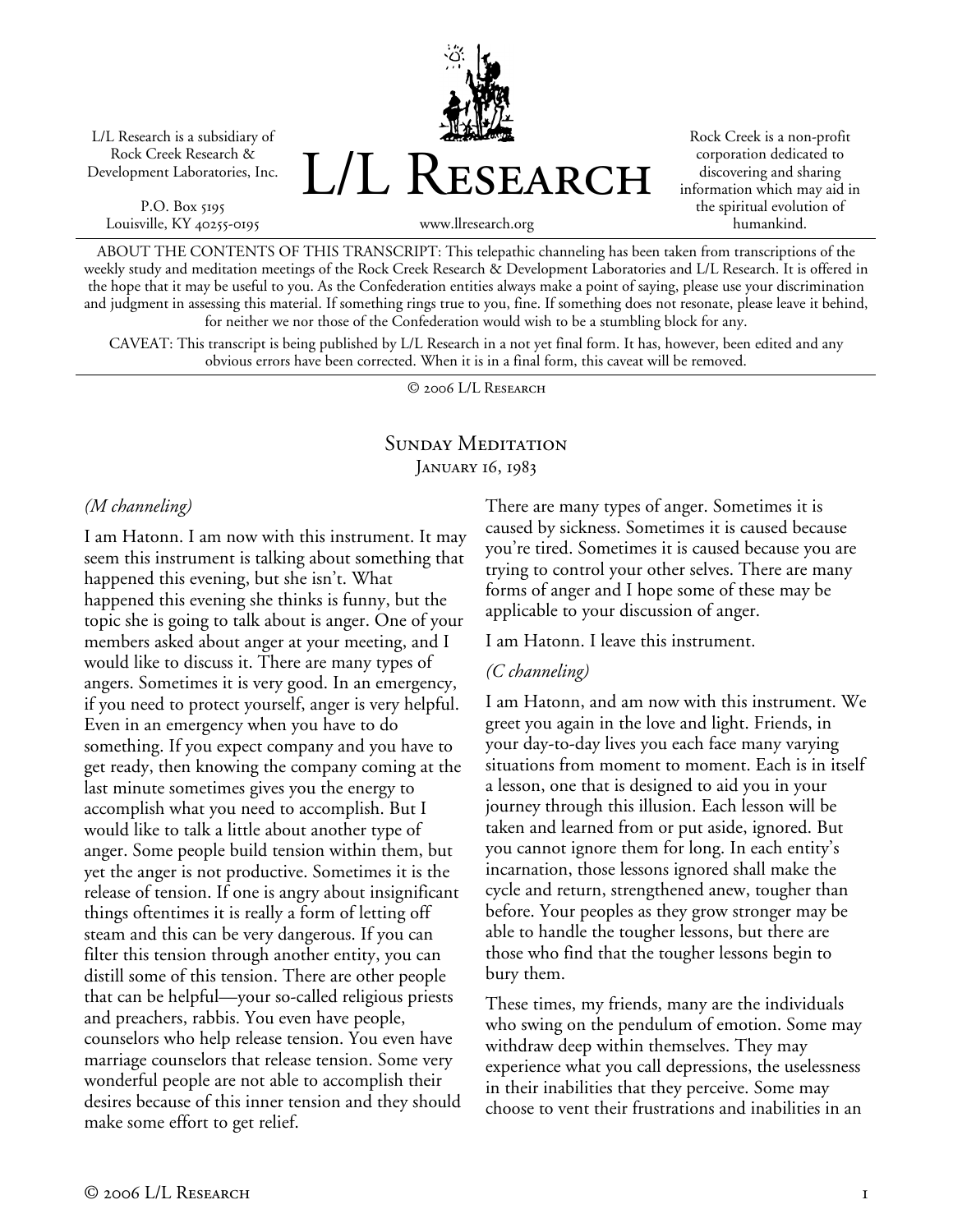angry rage, taking out their perceived inabilities on others and themselves.

My friends, your emotions are indeed an extremely useful tool you have in your growth, but as they are useful, so may they harm. When either extreme of emotion is reached, that entity suffers. The entities around him or her may also suffer. They can mislead and block growth. Each in their illusion will experience the swing of the pendulum, but the pendulum need not stick on either. Acceptance of each of life's situations as lessons will aid each in finding a more useful path through the lessons of this experience. We of Hatonn wish to say again that at any time you feel the need, we will be with you when you ask [us] to aid you in your meditations in times that are good for you and those that seem too much. My friends, take each moment for what it is worth. Learn from it.

I am Hatonn, and would at this time transfer this contact.

### *(L channeling)*

I am Hatonn. I am now with this instrument. My friends, the illusion within which you exist is a complex one. The tools which you must master to attain the development you seek are tools of unique intricacy and require an apprenticeship far beyond that of the various trade—correction—trades which many within your illusion seek to learn as a method of employment. For the tools of the physical realm, being instruments for the manipulation of that which is already created, have both form and function that remains relatively constant within your illusion. The tools with which your real lessons are experienced, however, are of a more ethereal nature in that each situation, each lesson that you encounter requires that the scholar perceive the lesson and, as a master craftsman, carefully forge and hone those tools with which one seeks to acquire attainment.

The emotions that you experience within your illusion are a small portion of the vast supply of such tools available to those who seek. They may indeed be likened to a set of chisels or punches that are uniquely appropriate each in its own manner for a specific opportunity. The emotion—anger, for example—may be likened to [a] broad cold chisel which may be used in conjunction with the hammering of one's personal will or intention to produce a seam or opening within the illusion of an

other self in perceiving beyond the particular illusion which they have established at a given time. Obviously the appropriate tool for a specific task is the—correction—is determined only through meditation and careful selection. For the self who desires to employ such a tool must first acquire the mastery of the tools lest in its usage damage be the result. The mastery of one's emotions, therefore, is recommended for those who would seek the path of service to others. For the carpenter cannot accomplish his constructive tasks if he is at the beck and call of the various tools which he supposedly employs.

My friends, the analogies we use are often difficult to apply when one seeks to extend their meaning beyond that which is verbally expressed by the instruments who serve us so well because of the difficulty in translating our concepts into the symbols you refer to as speech. Yet, my friends, the translation and the illumination which may be sought as one meditates upon our feeble efforts at analogy may be found within the purity of one's own heart. For it is through love of one's other selves your selfless acts are motivated and it is through this motivation, this desire to serve, that the Creator extends His touch to His own tools, His children who desire to serve.

My friends, the nail which binds the boards together is a tool which serves. So, also is the hammer which drives the nail and the hand which swings the hammer. The chain of service extends in an unbroken line to the original creative Force. Therefore, my friends, be aware that when one acts in accordance with this creative force, one may be assured of the correctness of one's efforts toward service through the peace one experiences as a tool properly in service.

At this time we will relinquish our use of this instrument that our brothers and sisters of Laitos may perform their service of extending their vibration to those who would deepen their meditative state. I am known to you as Hatonn.

#### *(L channeling)*

I am Hatonn. I am again with this instrument. At this time, my brothers and sisters, we will be of most service by bidding you farewell that our brothers and sisters of Latwii might perform their own special act of service for those present. Adonai, my brothers and sisters. I am known to you as Hatonn.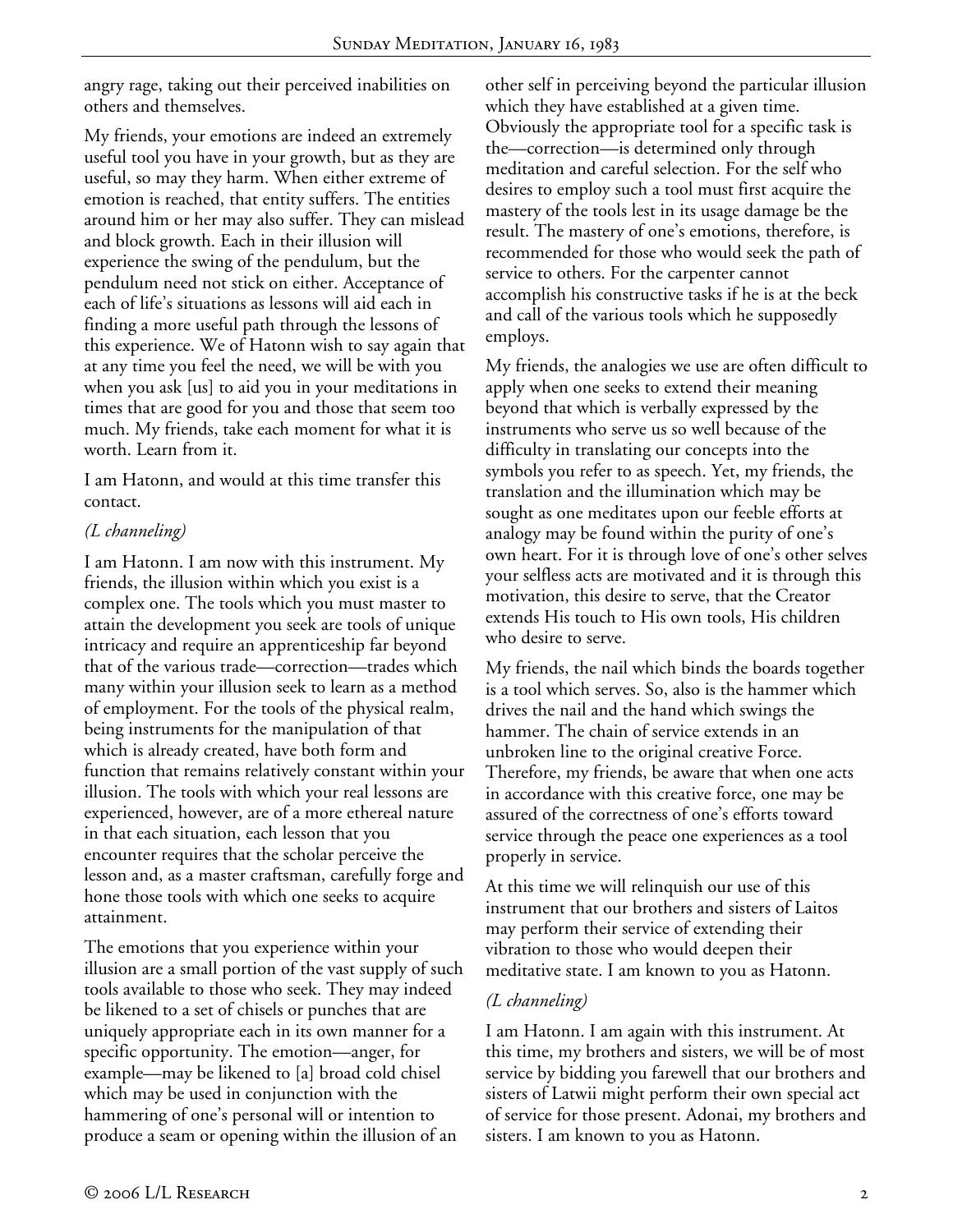# *(L channeling)*

I am Latwii, and I greet you all in the love and light of the infinite Creator, and would like to express our appreciation at being invited to be of service to those present in our small way. At this time are there any questions that we might attempt to answer?

**Carla:** Latwii, when Nona comes through and begins a healing by the vibrations that are given, does that continue then until the situation is finished in accordance with the will of the Creator?

I am Latwii. My sister, first it is necessary to understand that the will of the Creator within a specific instance of healing versus non-healing resides largely in the will of the individual who is subjected to the healing force. If the individual desires healing and is receptive to a continuation, the vibration is encouraged and one might say that the entity, whether consciously or not, makes the Nona vibration a part of the individual entity's own vibration, in effect attempting to adopt that vibration so as to maintain the healing force. However, if the entity is resistant to changing the condition which created the physical imbalance, we are without doubt that our brothers and sisters of Nona would be reluctant to force the issue, so to speak.

May we answer you further?

**Carla:** No, I knew that. I was just testing you, Latwii.

I am Latwii, and, my sister, we are grateful for the opportunity to pass the test. However, we might suggest that a more rigid test be applied in that we are to some extent possessed of the answer book to the test which you apply.

May we answer you further?

**Carla:** No, thank you, Latwii.

Is there another question?

**M:** Latwii, if we have no more questions could we get Hatonn back?

I am Latwii. My sister, we would hazard the assumption that our brothers and sisters of Hatonn rarely leave the presence of those here. We are aware that our brothers and sisters of Hatonn have no pressing desire to communicate another of their ponderous lectures. However, they are always within earshot, so to speak, of those who seek their vibrations or guidance.

May we answer you further?

**M:** Does that mean Hatonn will come back?

**Carla:** Yes or no, L?

I am Latwii. My sister, we ask that you bear with us in that it is our desire to communicate accurately specific information. Our brothers and sisters of Hatonn are present at this moment. Our brothers and sisters of Hatonn, further, have nothing which they desire to communicate to this group at this particular moment. However, our brothers and sisters of Hatonn are always listening should one desire to communicate to them. If it is your desire to communicate a message to our brothers and sisters of Hatonn at this moment, we most earnestly assure you they are indeed listening.

May we answer you further?

**M:** I felt they wanted to speak through some of these instruments that were cut off. K, for instance. I have a feeling that Hatonn wanted to speak through K, S—different ones of them. Nobody has any questions for Latwii.

I am Latwii. We are increasingly aware there are no further questions, and will bid our friends adieu momentarily and vacate the stage, so to speak, that our brothers and sisters of Hatonn may return to offer whatever extemporaneous comments they might elect to verbalize through whichever instruments indicate a strong desire to act in service in this manner for our brothers and sisters of Hatonn. Therefore, at this time, we shall [return] whence we came.

**K:** I really have nothing else to add.

#### *(Carla channeling)*

I am Oxal. I greet you, my friends, in the love and in the light of the one infinite Creator, a glorious central sun of the creation and all that therefrom has sprung, an endless and infinite beauty and love. As light we are drawn to light, and we come to this group. We thank you for requesting our presence. Before we would begin, we would address two minor subjects which may be of aid to two of those now physically present. Firstly to the one known as M. The intention of any meeting of like-minded seekers is guided and formed by the desires of those present.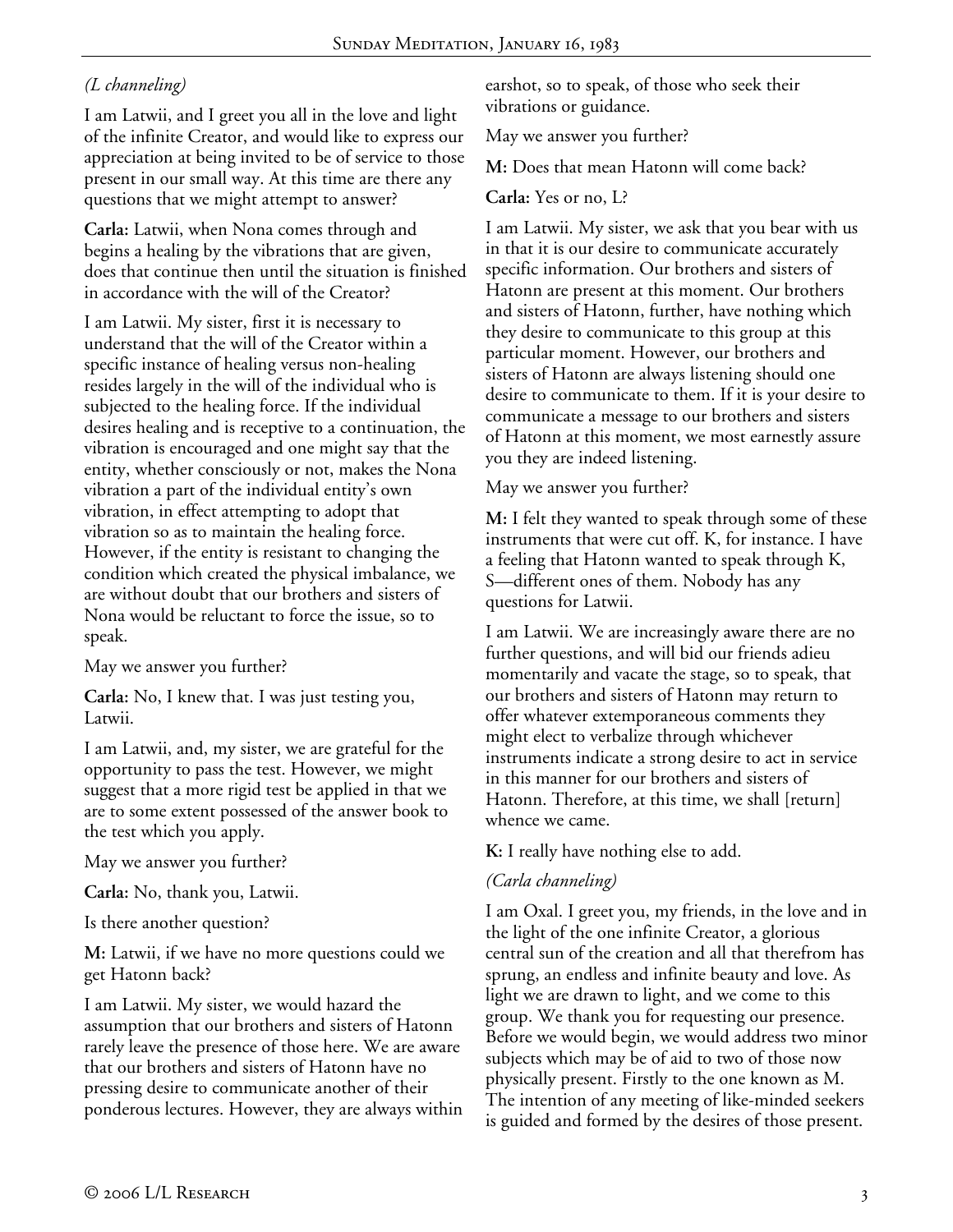That you felt a presence was certain. However, my sister, as you become more proficient in your tuning and your awareness of the varying presences, it is well to question each spirit and challenge each, and after assuring yourself of the Christ consciousness within each, discover then the called name of each spirit. We use this term advisedly, for there are great differences between those spirits of inner planes and those of what may be called outer plane, the difference being the difference between an individual often of great wisdom, love, light and knowledge, and a group, often vast, of individuals so likeminded that the group speaks with one name. We would suggest that in the context of challenging and determining each entity's identity, the concept of challenging the spirit be retained in full as it is as useful when dealing with societal complexes as it is when dealing with the denizens and masters of the inner planes.

Therefore, you were indeed sensitive enough to abstract from the noise of the metaphysical universe a signal. However, it was not that of Hatonn. Also, we would suggest that not all instruments must needs speak at each meeting. The needs of the group are served by the extremely fortunate circumstance of this group wherein the ability to serve as vocal instrument is widely cultivated among its members. Each piece of information, each emotional shading of wisdom or love has its own best instrument or instruments. Therefore, the picking and the choosing of the instruments is a great …

#### *(Side one of tape ends.)*

#### *(Carla channeling)*

… as well as the one known as A. We are not an easy channel, shall we say, to successively interpret. The narrowness of the band causes the fading away of the signal if the instrument is somewhat shy of the tuning necessary.

The second note is to the one known as R, who we greet and welcome to this group this evening. Due to this particular instrument's previous training, there is some slight possibility that a trance state might be that which overtakes the instrument without the desire being present [for] *(inaudible)*. This is at all cost to be discouraged, and it is suggested that the entity consciously close some of the receptive nature gained in the training in order that all may be clean, clear and simple within so that the vibrations which are within this dwelling have

only positive and life-enhancing effects upon those sensitive to the vibrations and used to disciplines which sometimes, shall we say, branch off from the discipline of this endeavor which all of the circle seeks to continue this evening.

We would speak but briefly now through this instrument as the meeting grows somewhat long. However, there is a call for information which we are extremely grateful to have the opportunity for sharing. As we heed those words which have been spoken by our brothers and sisters of Hatonn and Latwii and Laitos, and as we observe the patterns of energy within this dwelling, we are aware that when speaking of the removal of the emotional distortion so that one may be of service to another, one may not expect of oneself the direct removal of anger by placing the angry self in meditation. This may seem, as this instrument would say, as the Catch-22. An angry self needs meditation, but cannot find it. A meditative self is not angry.

Therefore, we suggest the angry self step back from the entire observation of self, not in meditation, but prior to any attempt at alteration of the situation at meeting the catalyst at hand. This instrument, in her human opinion, would concentrate upon the role of other selves in aiding one who is angry and has experienced the joy of being of seeming aid when offering the peaceful self to the angered other self. However, may we suggest to you that our opinion differs. The only alterations that will remain part of the garment of the self are those alterations made within the self for the self. And in this context, we would remind you of a phrase from your holy work known as the Bible. The phrase is, "O pray for the peace of Jerusalem. They shall prosper that love thee."

My friends, when an angry person looks at the self, what does he see? Almost inevitably because of the strength of your illusion, he sees an imperfect and mistaken self. But where in this consideration of self is the primal perception of the one original Thought? Where, my friends, is the Creator which is perfect and full of light and love? If you look at the interior of your heart as a great land full of mysterious places, cities, countrysides, caves and grottos and fantastic creatures, then you may see one portion which is completely unchangeable. All else may come and go and be permutated as you transform yourself. But your holy city, that portion